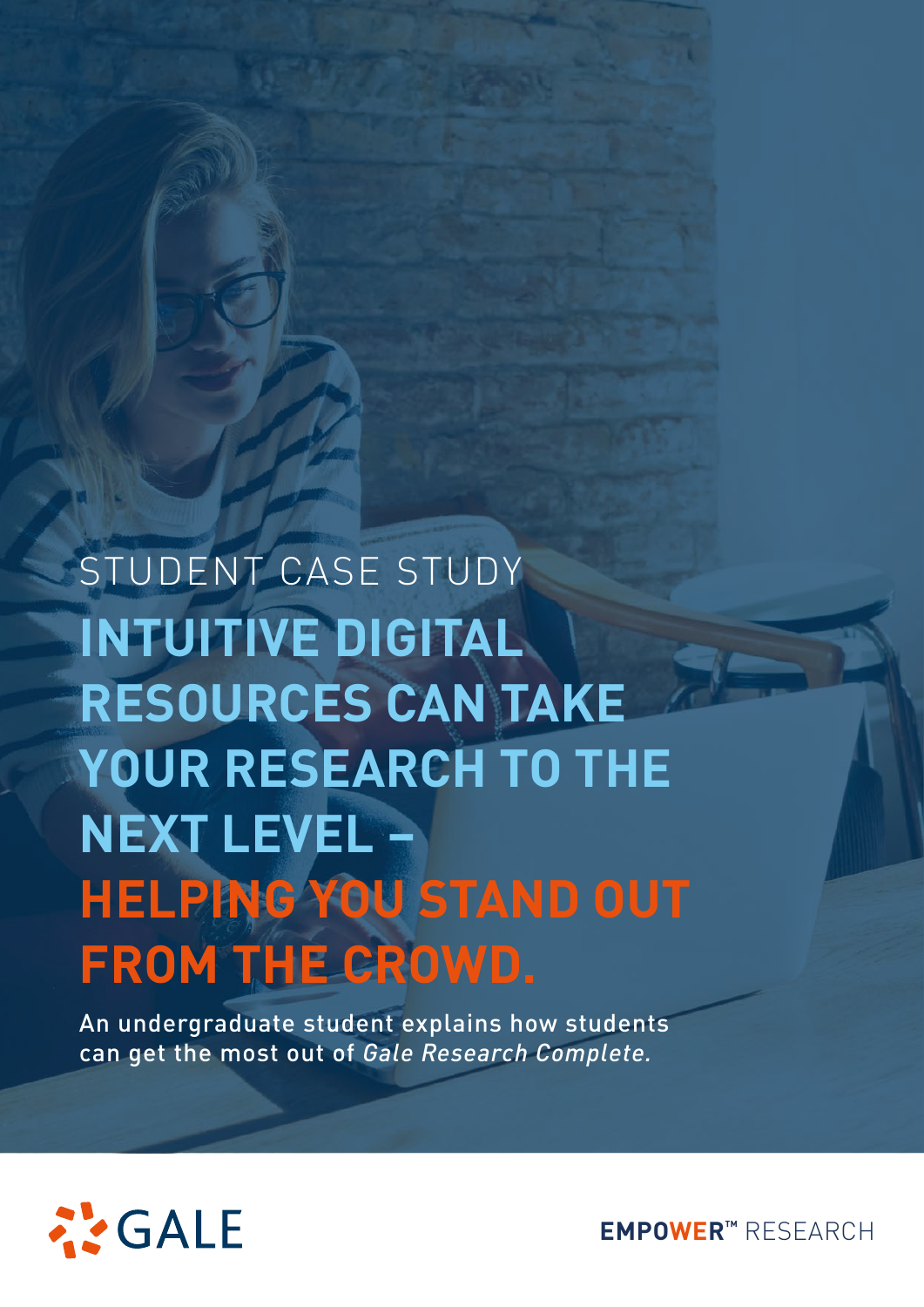



## **The Resource:**

*Gale Research Complete* is the largest package of primary and secondary sources available to libraries today. Home to over 13 million pages of historical primary sources from the 13th to the 21st centuries, including over 28,000 periodicals and 1,900 eBook editions, *Gale Research Complete* offers unprecedented access to almost every research area and discipline. It is the complete resource for users at all academic levels, from undergraduate students to experienced researchers.



## **The Challenges:**

For many undergraduates, using digital primary sources for the first time can be a daunting prospect. How can students select the most appropriate resource for their studies? As Lyndsey explains, *"We are often presented with a wealth of resources that we then need to sift through independently to find something useful".*

Students can struggle citing information that they do find, thereby usually making their references less credible. Another challenge facing students is that with the wealth of resources out there, it becomes

## **Lyndsey England**

#### **About:**

Lyndsey England is an English Literature and History student at Durham University. She is currently in the second year of her degree.

very easy for students to come across information on sites such as Wikipedia that have little credibility as a source, rather than accessing databases with reliable information.

By utilising University library search engines and 'discover' features however, students can avoid falling into this trap.

According to Lyndsey, more can be done by both librarians and academics to share the value of these resources:

*"I think telling students about the resources available and how they could apply to a particular module would be particularly beneficial. I think it would be great to make sure libraries are more informative when it comes to the wide array of sources that Gale has on offer, and how exactly each of them can be accessed".* 

Lyndsey went on to explain how students could help each other too, by *"showing each other a particularly interesting source they had come across. I know in the past this has sparked people's interest in what Gale's digital resources can do for their own academic study. For example, if I were to show early modern history students how to access Archives Unbound, they would be far more likely to use it. They would see its immediate value to their studies".*

Once they can identify the most suitable resource for their studies, students must then learn to use them effectively. As Lyndsey explains, *"With all of the different sources that pop up with a single search, it can be overwhelming. Likewise, knowing how to cite primary sources specifically can be tricky, especially for first years who have never used primary sources before".*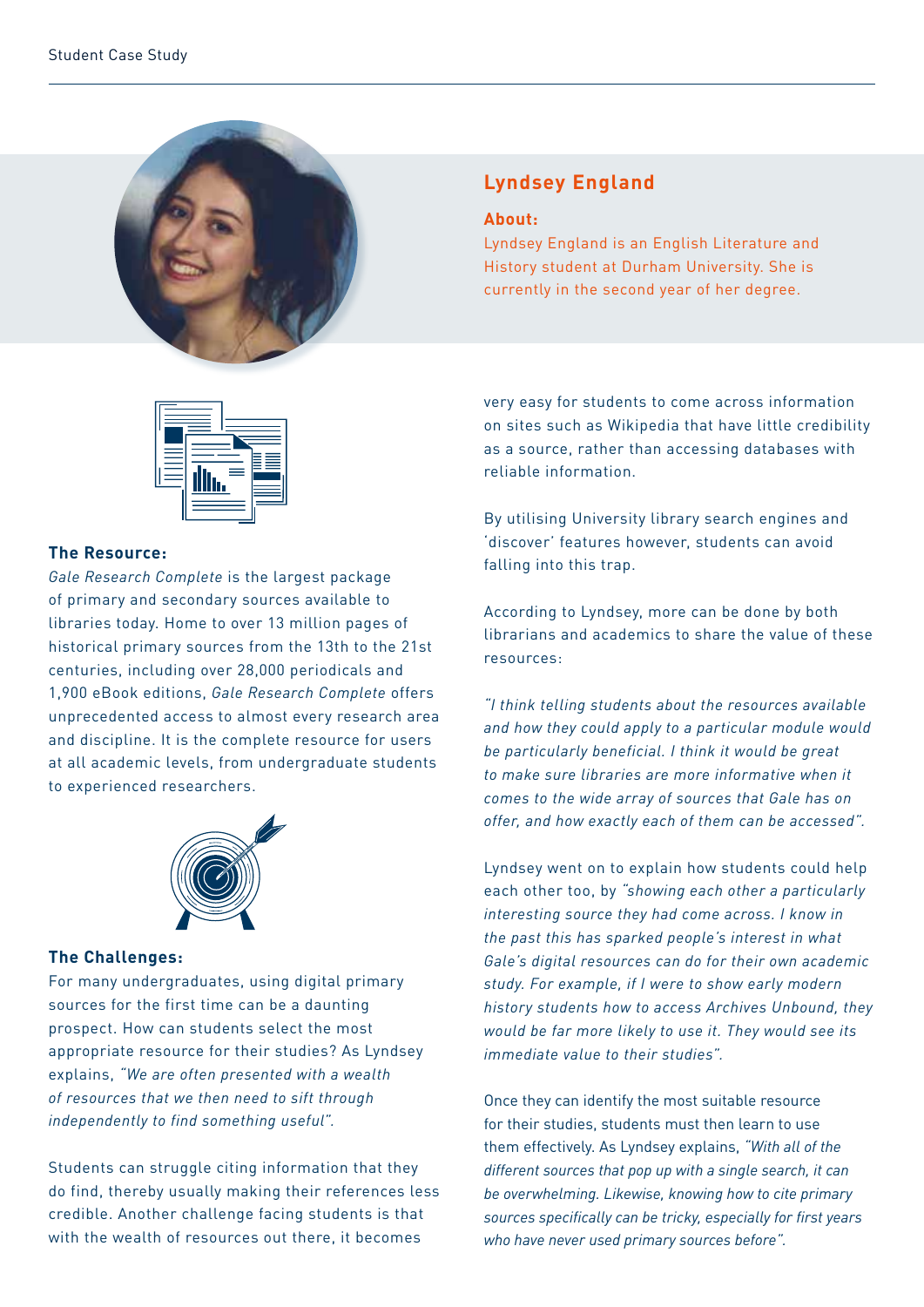**"** *to a large amount of primary sources at once.***<br>
<br>**  $\boxed{\begin{array}{c} \boxed{\color{red}\text{B} \ \boxed{\color{green}\text{C}}\ \boxed{\color{green}\text{C}} \end{array}}$ *I really like Gale Primary Sources, mainly because it is a cross-search platform that gives me access* 



## **The Opportunities:**

Thanks to it's straightforward functionality and intuitive learning tools, *Gale Research Complete* can help students overcome feeling overwhelmed by digital resources, and transform the quality of their work.

As Lyndsey outlined, *"Using Gale Research Complete is a great way of narrowing down your own interests and taking hold of your degree, carrying out the research most people had in mind when applying to study history or literature. Using Gale Research Complete gives people an opportunity to potentially show their lecturers something which they themselves have never come across, and that's a great advantage when you're writing your essays".*

This is particularly true if the resource contains rare and complete primary source material that can't be found elsewhere:

*"Gale Literature, which I use for English research, gives me access to a lot of interesting literary sources that I wouldn't come across using other platforms that most students are more familiar with, like JSTOR. Also, I like the fact that Gale allows me to access full eBooks, as most other platforms only offer up journals and articles as opposed to full books".*

As Lyndsey has found with her own research, having easy access points to such a vast range of content helps her to build a comprehensive picture of a particular topic:

*"I really like Archives Unbound (which is a part of the Gale Research Complete package), mainly because it is a cross-search platform that gives me access to a large amount of primary sources at once. When researching and attempting to find documents for my history essays, I love sifting through the broad range of primary sources available as a way to find as much as I can about a particular topic, and it allows me to crosscompare different opinions of the same topic that occurred at the same time".* 

What's more, the resources' intuitive analytical tools make it easy to identify the most relevant content, even for less experienced users:

*"Being able to fully-text search all of the documents, and then use the term cluster and term frequency tools to identify trends, is particularly useful, and really helps me narrow down my searches. I'd recommend this highly to students who are a bit daunted by how many results they will receive on each search. Likewise, the citation tools really help students if they are unsure of how to cite primary sources specifically".*

Ultimately, Lyndsey hopes that more students will make similar use of these resources, stating, *"I'd like to spread the word through library targeted talks, and telling my friends about the resources on offer. I would highly recommend these resources to other students".*